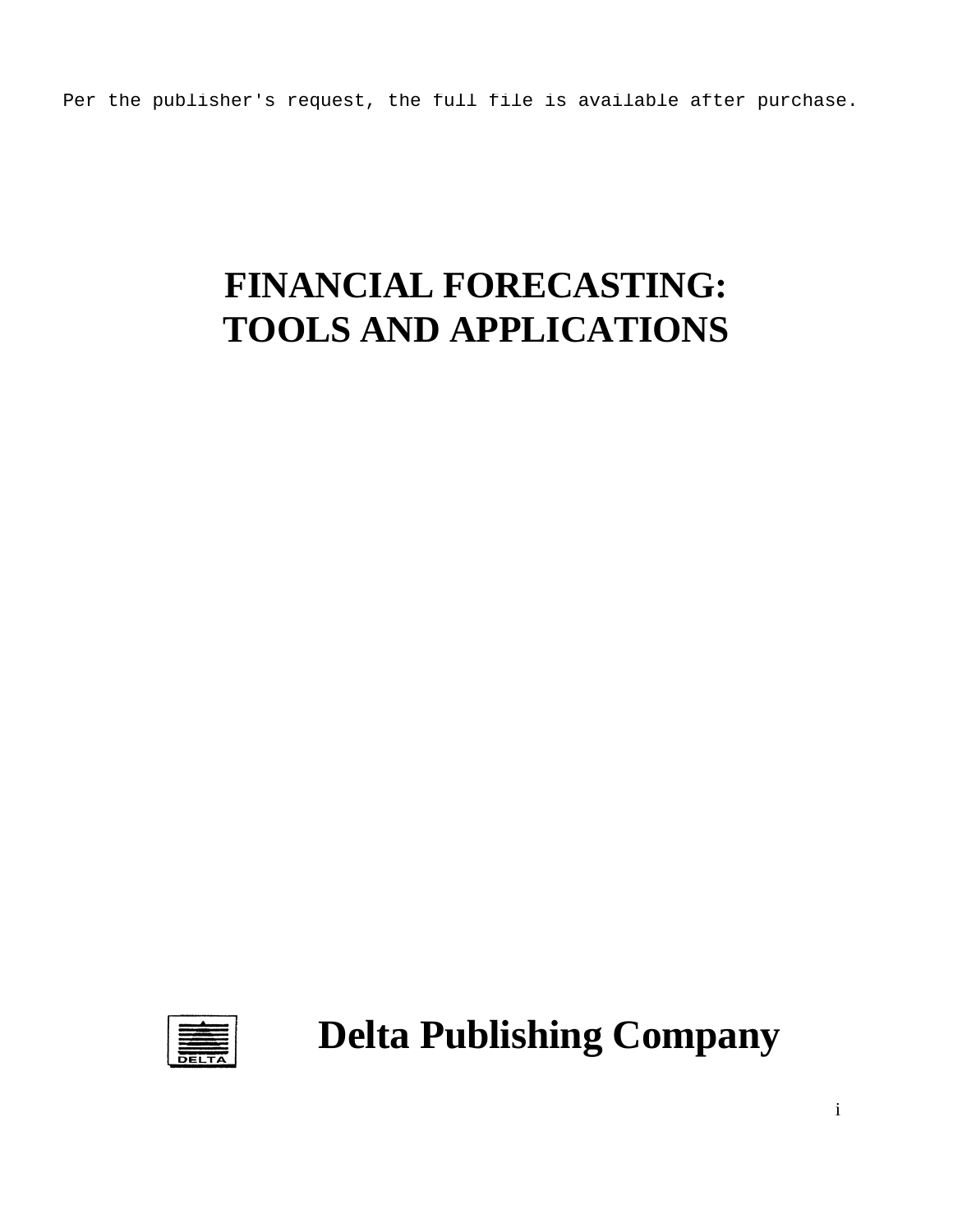Copyright  $\odot$  2008 *by* 

#### DELTA PUBLISHING COMPANY

P.O. Box 5332, Los Alamitos, CA 90721-5332

All rights reserved. No part of this course may be reproduced in any form or by any means, without permission in writing from the publisher.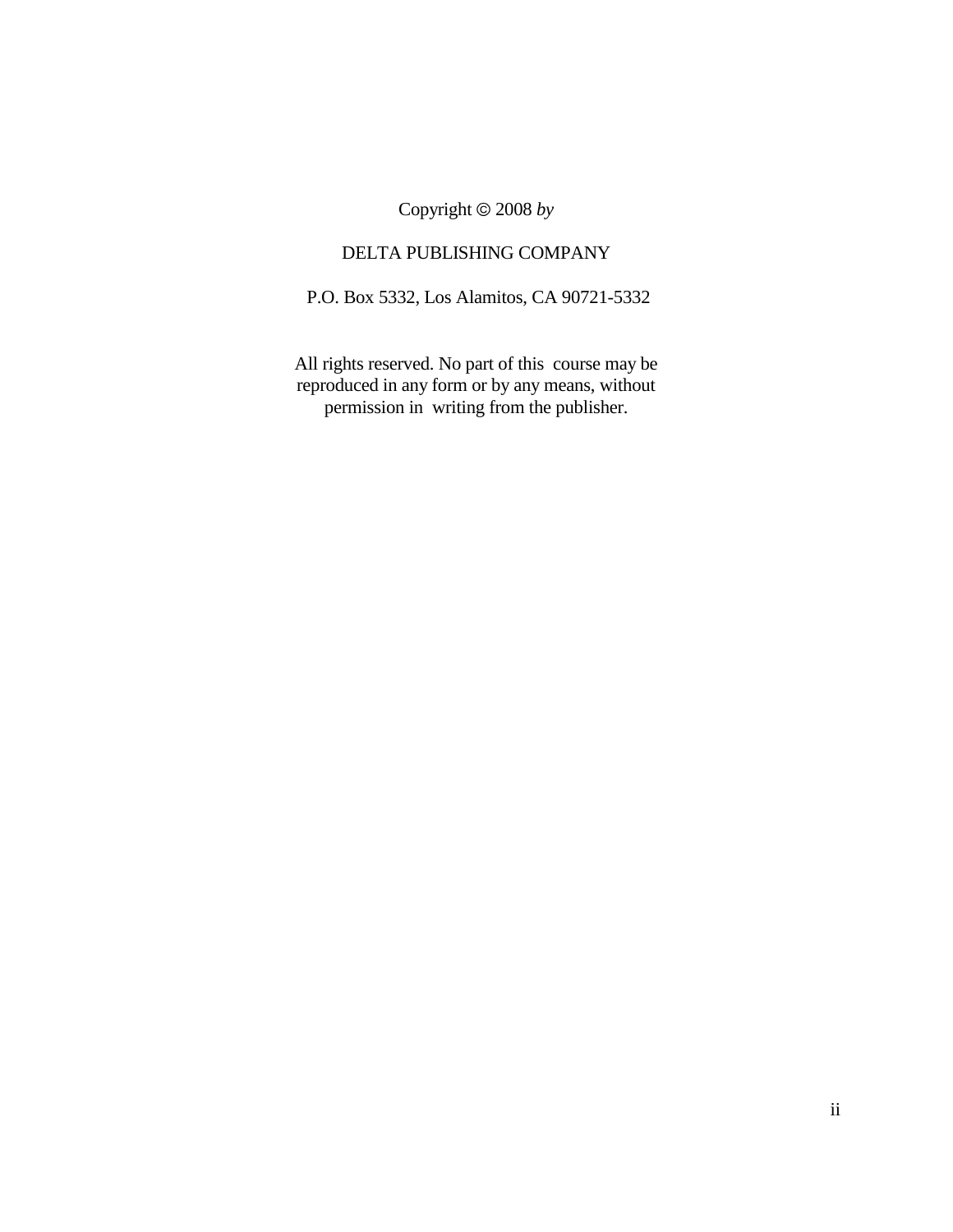### **PREFACE**

Business forecasting is of extreme importance to managers at practically all levels. It is required for top managers to make long-term strategic decisions. Middle management uses sales forecasts to develop their departmental budgets. Every other plan such as a production plan, purchasing plan, manpower plan, and financial plan follows from sales forecasting. The course is designed for business professionals such as director of forecasting and planning, forecast manager, director of strategic planning, director of marketing, sales manager, advertising manager, CFO, financial officer, controller, treasurer, financial analyst, production manager, brand/product manager, new product manager, supply chain manager, logistics manager, material management manager, purchasing agent, scheduling manager, and director of information systems.

The goal of this course is to provide a working knowledge of the fundamentals of business forecasting that can be applied in the real world regardless of firm size. We walk you through basic forecasting methodology, and then practical applications. All aspects of business forecasting are discussed making this course a comprehensive, valuable reference.

What is unique about this course is threefold. First, this course is practically oriented. It will try to avoid theoretical, rigorous, and mathematical discussions. It will directly get into how to use it, when to use, what it is used for, and what resources are required of it. It will include many practical examples, applications, illustrations, guidelines, measures, checklists, rules of thumb, "tips," graphs, diagrams, and tables to aid your comprehension of the subject.

Secondly, it incorporates the use of computer technology--especially PC. Actual computer printouts obtained via spreadsheet programs such as *Microsoft' Excel, Lotus 1-2-3, Quattro Pro*, *Spreadsheet-based add-ins* (such as *Budget Maestro*), and, and popular software packages such as *SPSS, Minitab,* and *SAS,* are be displayed and explained.

Thirdly, the course goes much beyond just sales forecasting. It encompasses a wide range of topics of major importance to practical business managers, including economic forecasting, cash flow forecasting, cost prediction, earnings forecasts, bankruptcy prediction, foreign exchange forecasting, interest rate forecasting, and much more.